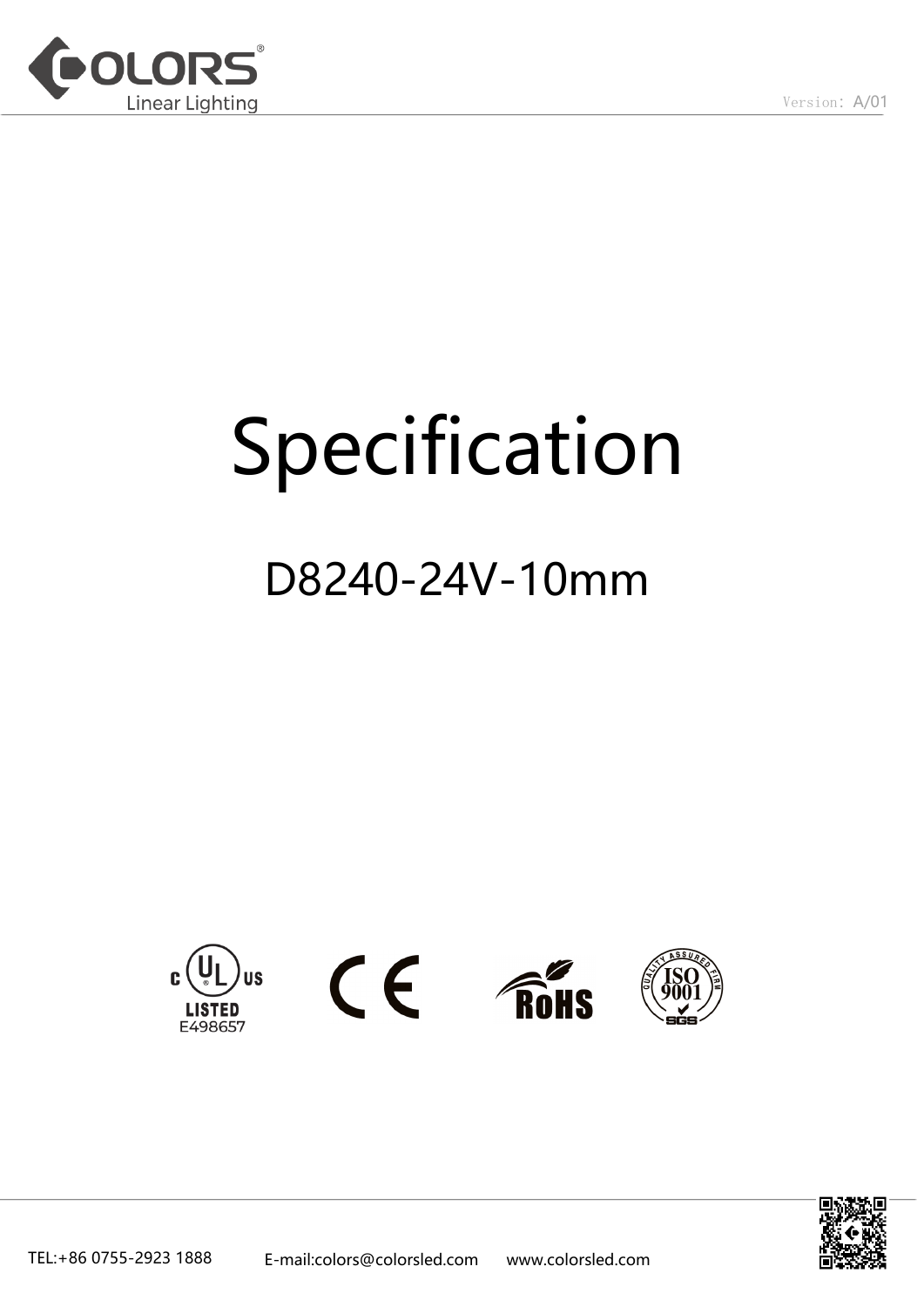

### ▼General description

- ●Luminance efficiency up to 150LM/W
- ●Self-encapsulated design offers eight optional 1900-6000K white lights
- ●With life span over 60000H
- $\bullet$ Ta: -25~40°C; Tc: 75°C (max)

#### ▼Dimension





※Warranty is based on indoor use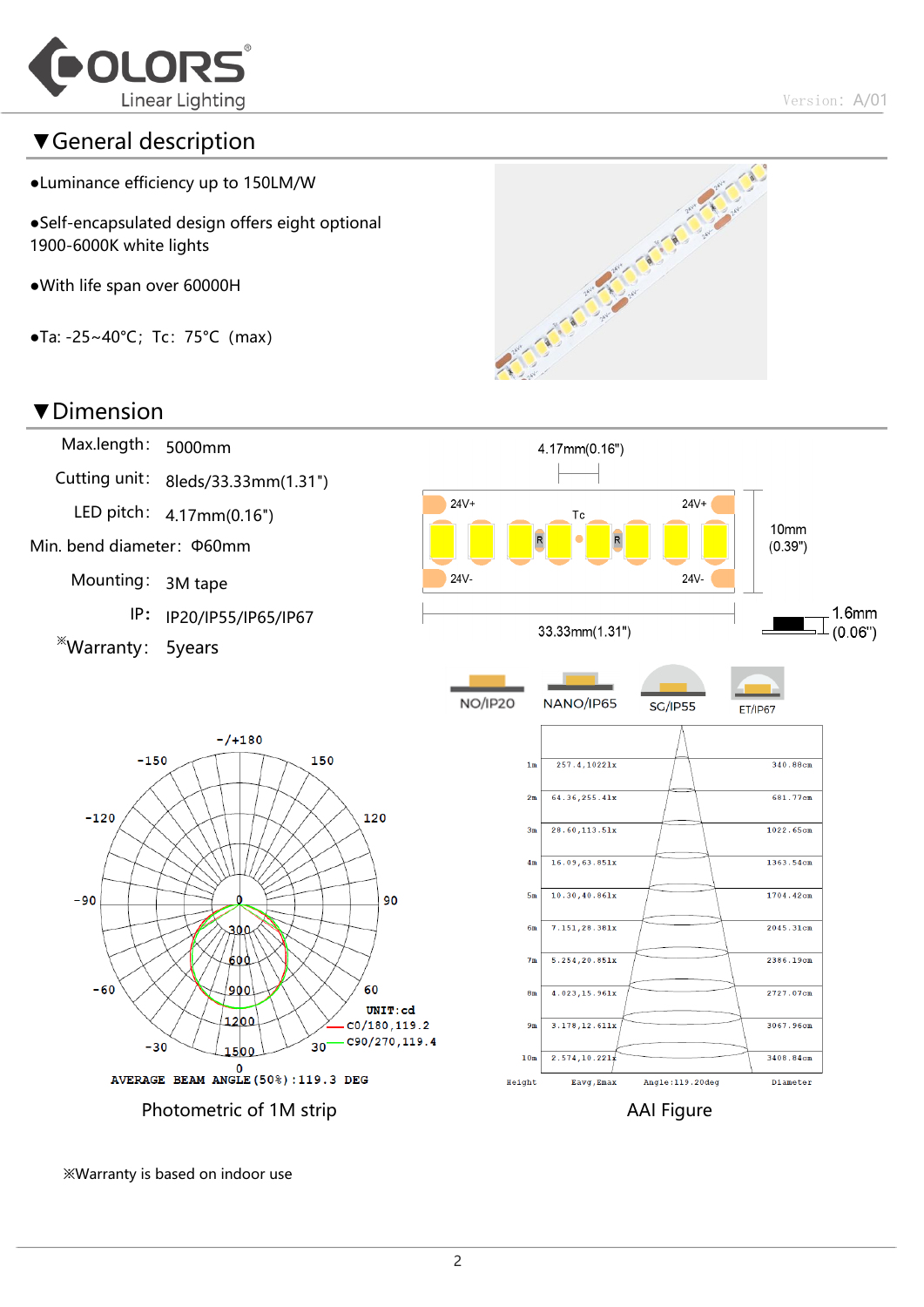

## ▼Electronic & output data

| Input voltage: DC24V  |                                                       |            |               | Rated current: 0.83A(1m) /3.5A(5m) |                            |
|-----------------------|-------------------------------------------------------|------------|---------------|------------------------------------|----------------------------|
| <b>Typical Power:</b> | 20W(1m) /84W(5m)                                      |            | CRI:          | 80/90/95                           |                            |
| Max.power:            | 22W(1m)                                               |            | On-off times: | 10000 (test times)                 |                            |
| Power range:          | $18 \sim 22W(1m)$                                     |            | Copper foil:  | 3oz                                |                            |
| <b>CRI</b>            | Color                                                 | <b>CCT</b> | Lumen(lm)     | Im/W                               | Energy<br>efficiency class |
| Ra > 80               | GW                                                    | 1900K      | 2280          | 114                                | $\mathsf E$                |
| Ra > 80               | LW                                                    | 2300K      | 2530          | 127                                | E                          |
| Ra > 80               | SW                                                    | 2700K      | 2735          | 137                                | E                          |
| Ra > 80               | <b>WW</b>                                             | 3000K      | 2880          | 144                                | D                          |
| Ra > 80               | PW                                                    | 3500K      | 2925          | 146                                | D                          |
| Ra > 80               | <b>NW</b>                                             | 4000K      | 3000          | 150                                | D                          |
| Ra > 80               | <b>DW</b>                                             | 5000K      | 3000          | 150                                | D                          |
| Ra > 80               | W                                                     | 6000K      | 2880          | 144                                | D                          |
| Ra > 90               | GW                                                    | 1900K      | 1880          | 94                                 | /                          |
| Ra > 90               | LW                                                    | 2300K      | 2090          | 105                                | F                          |
| Ra > 90               | SW                                                    | 2700K      | 2260          | 113                                | $\mathsf F$                |
| Ra > 90               | <b>WW</b>                                             | 3000K      | 2380          | 119                                | E                          |
| Ra > 90               | PW                                                    | 3500K      | 2420          | 121                                | E                          |
| Ra > 90               | <b>NW</b>                                             | 4000K      | 2480          | 124                                | $\mathsf E$                |
| Ra > 90               | <b>DW</b>                                             | 5000K      | 2480          | 124                                | $\mathsf E$                |
| Ra > 90               | W                                                     | 6000K      | 2380          | 119                                | $\mathsf E$                |
| Ra > 95               | GW                                                    | 1900K      | 1865          | 93                                 | $\prime$                   |
| Ra > 95               | LW                                                    | 2300K      | 2075          | 104                                | F                          |
| Ra > 95               | SW                                                    | 2700K      | 2240          | 112                                | $\mathsf F$                |
| Ra > 95               | <b>WW</b>                                             | 3000K      | 2360          | 118                                | F                          |
| Ra > 95               | PW                                                    | 3500K      | 2400          | 120                                | $\mathsf E$                |
| Ra > 95               | <b>NW</b>                                             | 4000K      | 2460          | 123                                | $\mathsf E$                |
| Ra > 95               | <b>DW</b>                                             | 5000K      | 2460          | 123                                | E                          |
| $\pmb{0}$             | G                                                     | 525nm      | 1800          | 90                                 | $\prime$                   |
| $\pmb{0}$             | B                                                     | 470nm      | 400           | 20                                 | $\overline{1}$             |
|                       | 1. The tolerance of output data can be vary up to 15% |            |               |                                    |                            |

2.the output data tested according to IES TM-30-15

3.the output data is based on IP20/1merter, data of 5m in only for reference

4.IP protection process leads changes to size, CCT and luminous flux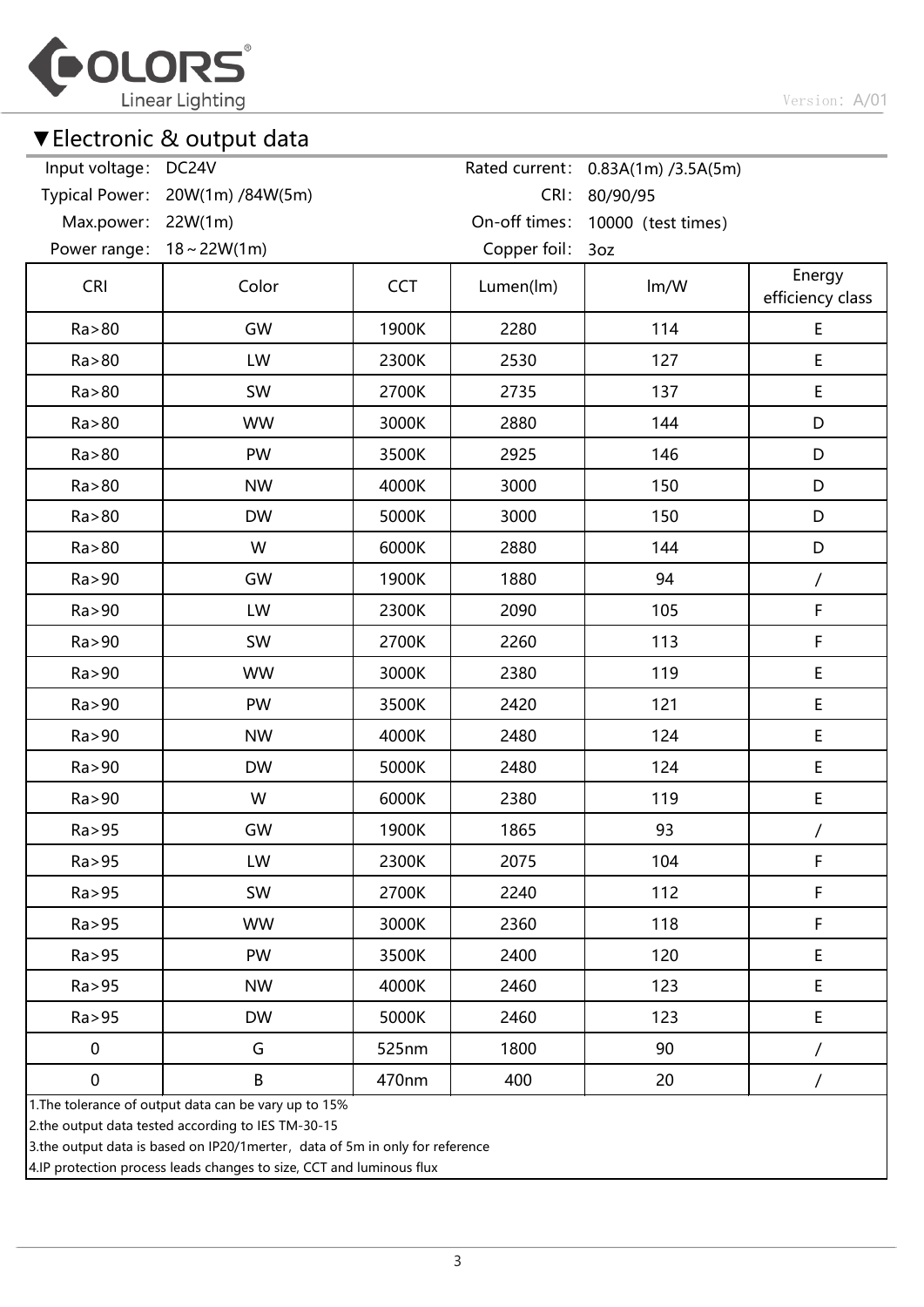



## ▼IP Process

| <b>IP Process</b> | Picture        | description           | <b>Size</b>  | optional CCT/color for finished<br>product              | lumen<br>output rate |
|-------------------|----------------|-----------------------|--------------|---------------------------------------------------------|----------------------|
| <b>NO</b>         | NO/IP20        | No proof              | 10mm*1.6mm   | 1900K/2300K/2700K/3000K/35<br>00K/4000K/5000K/6000K/G/B | 100%                 |
| <b>NA</b>         | NANO/IP65      | Nano-proof            | $10mm*1.7mm$ | 1900K/2300K/2700K/3000K/35<br>00K/4000K/5000K/6000K/G/B | 98%                  |
| SG                | <b>SG/IP55</b> | Gel coating           | 10mm*2.7mm   | 2300K/3000K/3500K/4000K/60<br>00K/10000K/15000K/G/B     | 90%                  |
| ET                | <b>ET/IP67</b> | <b>Extrusion tube</b> | 12mm*4.8mm   | 1900K/2300K/2700K/3000K/35<br>00K/4000K/5000K/6000K/G/B | 88%                  |

## ▼Accessories Information

| Name                          | Picture |  | Code            | description                                                                                                              |  |  |
|-------------------------------|---------|--|-----------------|--------------------------------------------------------------------------------------------------------------------------|--|--|
| Connector for<br>wire and FPC |         |  | 94-03-00-0037   | 10mm width, 2PIN connector of wire and<br>FPC, suitable for white color strip,<br>NO/NA, 2PIN wire 18-22AWG              |  |  |
| Connector for<br>FPC and FPC  |         |  | 94-42-621020004 | 10mm width, 2PIN connector of FPC and<br>FPC, suitable for white color strip, NO/NA                                      |  |  |
| Connector for<br>wire and FPC |         |  | 94-03-00-0045   | 10mm width, 2PIN connector of wire and<br>FPC, suitable for white color and gel coating<br>strip, SG, 2PIN wire 18-22AWG |  |  |
| Connector for<br>FPC and FPC  |         |  | 94-03-00-0049   | 10mm width, 2PIN connector of FPC and<br>FPC, suitable for white color and gel coating<br>strip, SG                      |  |  |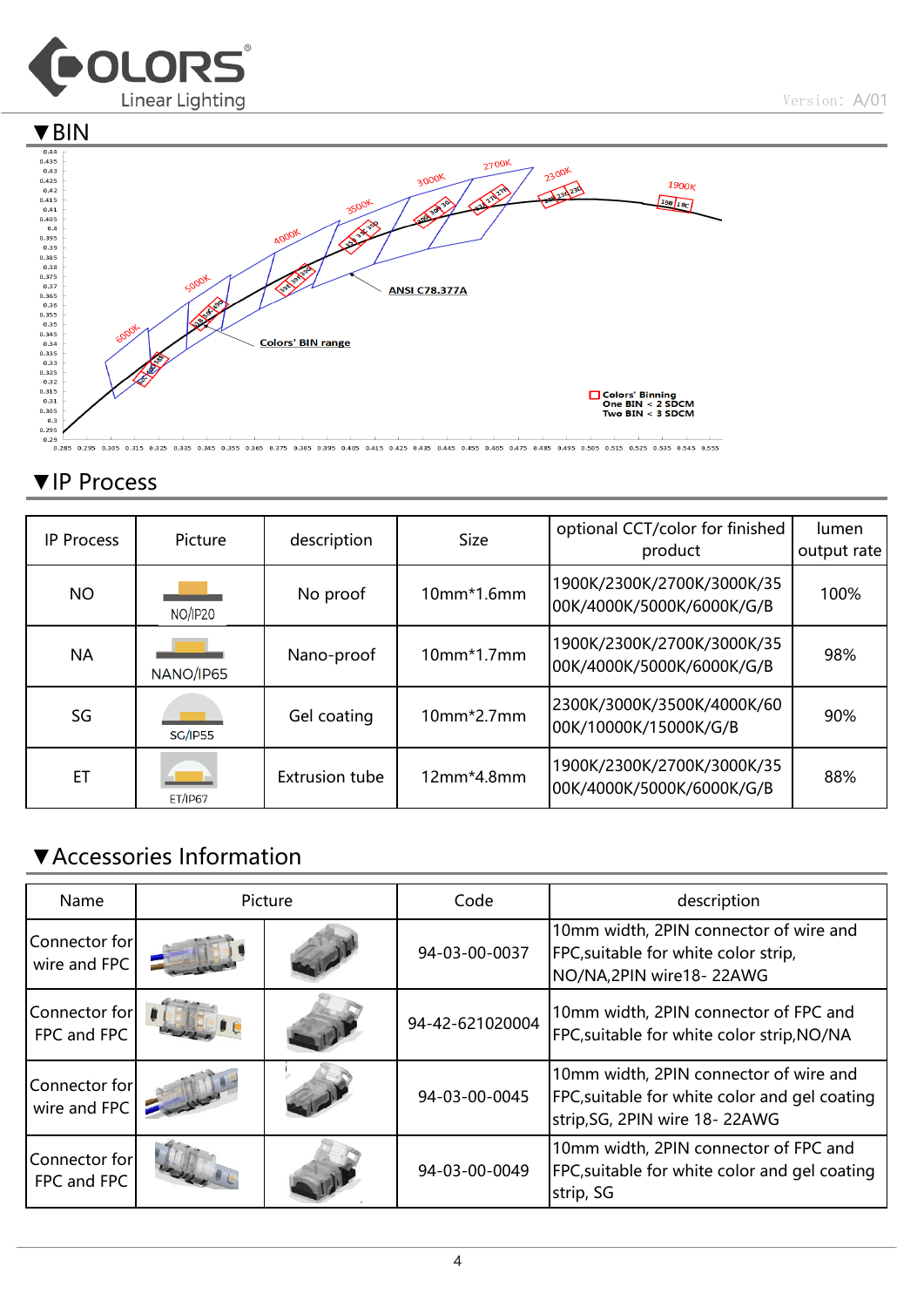

Version:A/01

| <b>Slim</b><br>connector | 94-03-00-0064  | TSC-10-2, suitable for 10mm fpc to fpc<br>connection, IP20, 2pin, 10pcs per bag                                  |
|--------------------------|----------------|------------------------------------------------------------------------------------------------------------------|
| FPC with wire            | 94-03-00-0067  | wire connection when using together with<br>TSC-10-2, IP20, 2PIN, 10PCS per bag                                  |
| Fixed Clip               | 94-02-00-0003  | Silicone clip, screw: PA 3*8mm, suitable for<br>10mm FPC, EH/EF/ET strip                                         |
| Fixed Clip               | 94-02-00-0018  | transparent, 3*8mm self-tapping<br>screws, suitable for 10mm FPC, NO/NA LED<br>strip                             |
| Fixed Clip               | 94-02-00-0016  | Fixed clip, transparent, 3*8mm self-tapping<br>screws, suitable for 10mm FPC, SG LED strip                       |
| Silicone end<br>cap set  | 94-02-00-0022  | Silicone end cap set, including end cap and<br>plug, suitable for 10mm FPC, EH/ET/EF<br>silicone extrusion strip |
| Mounting<br>groove       | 94-02-00-0025  | Transparent PVC mounting groove, suitable<br>for 10mm FPC, silicone extruded EF/ET strip                         |
| Stopper glue             | 94-16-03010001 | Silicone gel, suitable for ST/ET/EH/EF/SF<br>waterproof LED strip                                                |

## ▼Order Code Formats

|                             | 1: Category                       |   | 2: LED      |             | 3: LED/m               |     | 4: Voltage |           | 5:FPC Width                   |           | 6: IP Process         | 7: CRI           |                 |           | 8: CCT |
|-----------------------------|-----------------------------------|---|-------------|-------------|------------------------|-----|------------|-----------|-------------------------------|-----------|-----------------------|------------------|-----------------|-----------|--------|
| D                           |                                   | 8 | 2835        | 240         | <b>240 LED</b>         | 24  | <b>24V</b> | 10        | 10mm                          | <b>NO</b> | <b>NO</b>             | $\bf 8$          | > 80            | GW        | 1900K  |
|                             |                                   |   |             |             |                        |     |            |           |                               | <b>NA</b> | <b>NANO</b>           | 9                | > 90            | LW        | 2300K  |
|                             |                                   |   |             |             |                        |     |            |           |                               | SG        | Gel coating           | Н                | > 95            | SW        | 2700K  |
|                             |                                   |   |             |             |                        |     |            |           |                               | ET        | <b>Extrusion tube</b> | $\pmb{0}$        | 0               | <b>WW</b> | 3000K  |
|                             |                                   |   |             |             |                        |     |            |           |                               |           |                       |                  |                 | PW        | 3500K  |
|                             |                                   |   |             |             |                        |     |            |           |                               |           |                       |                  |                 | <b>NW</b> | 4000K  |
|                             |                                   |   |             |             |                        |     |            |           |                               |           |                       |                  |                 | <b>DW</b> | 5000K  |
|                             |                                   |   |             |             |                        |     |            |           |                               |           |                       |                  |                 | W         | 6000K  |
|                             |                                   |   |             |             |                        |     |            |           |                               |           |                       |                  |                 | G         | Green  |
|                             |                                   |   |             |             |                        |     |            |           |                               |           |                       |                  |                 | B         | Blue   |
| D                           |                                   |   | $\,8\,$     |             | 240                    |     | 24         |           | 10                            |           | <b>NO</b>             | $\bf 8$          |                 |           | GW     |
|                             | 9: Silk Printing 10: Entery cable |   |             |             | 11: Wire type          |     |            |           | 12: Wire length 13: Tape type |           | 14: Label Type        | 15: Strip Length |                 |           |        |
| N                           | Neutral                           | S | Single      | A           | red and black<br>cable | 012 | 12cm       |           | W White 3M                    | C         | <b>COLORS</b>         | 0500             | 5m              |           |        |
| C                           | <b>COLORS</b>                     | D | Doubel      | B           | SM-male wire           | 020 | 20cm       |           | Y Yellow 3M                   | S         | Customized            | 5000             | 50 <sub>m</sub> |           |        |
| S                           | Customized X                      |   | Nothing     | $\mathsf C$ | SM-female<br>wire      | 050 | 50cm       | ${\sf R}$ | Red tape                      |           |                       |                  |                 |           |        |
|                             |                                   |   |             | X           | Nothing                | 100 | 100cm      | X         | Nothing                       |           |                       |                  |                 |           |        |
|                             |                                   |   |             |             |                        | 0   | Nothing    |           |                               |           |                       |                  |                 |           |        |
|                             | ${\sf N}$                         |   | $\mathsf S$ |             | A                      |     | 012        |           | W                             |           | $\mathsf C$           | 0500             |                 |           |        |
| D82402410NO-8GWNSA012WC0500 |                                   |   |             |             |                        |     |            |           |                               |           |                       |                  |                 |           |        |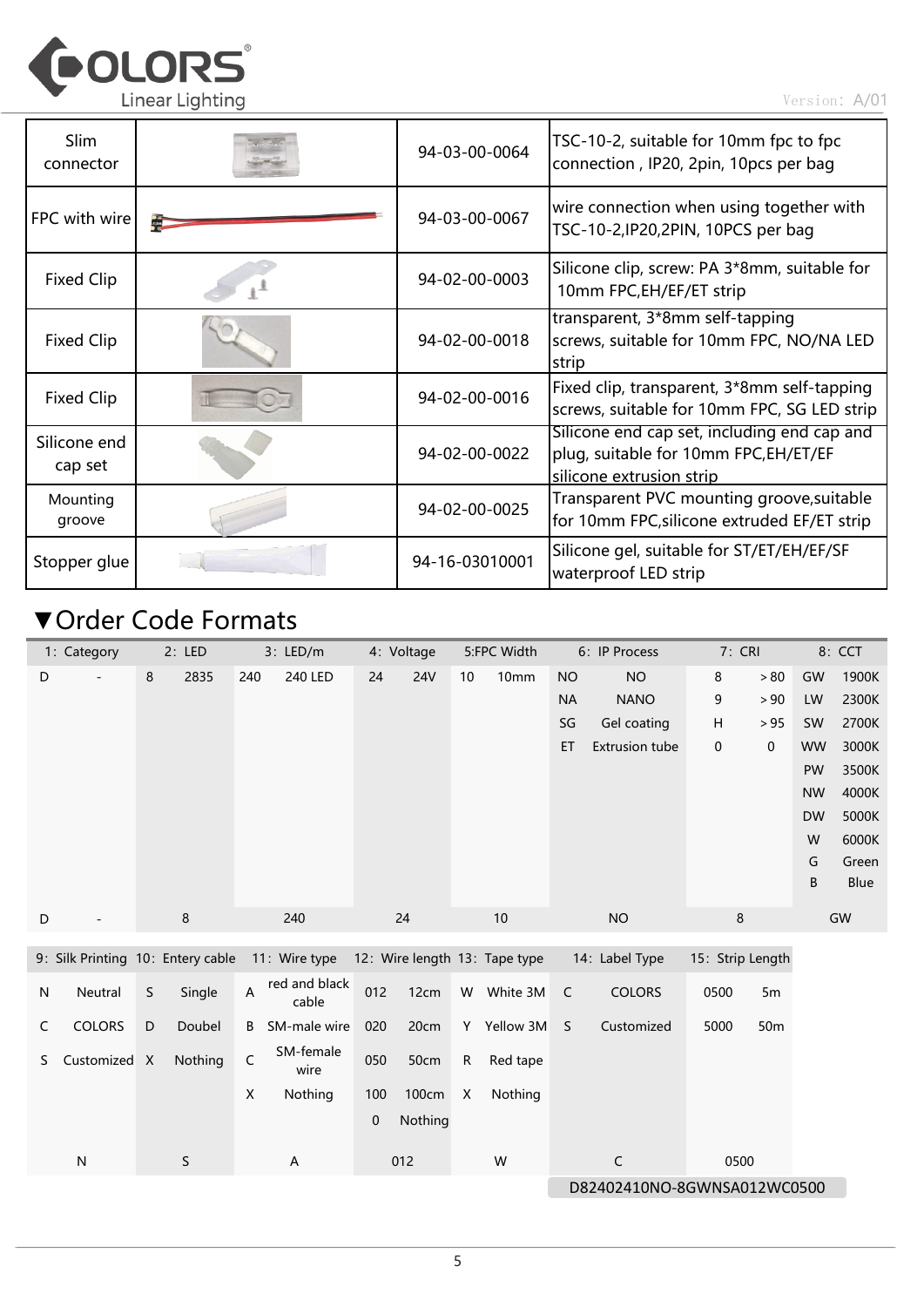

▼Packing

#### Colors brand package



#### General customized package



| IP Process | Product<br>size(mm) | Product quantity<br>(m/reel) | Product<br>quantity<br>(m/case) | Product net<br>weight(kg) | Net weight per box<br>(kg) | Gross weight<br>(kg) | Package size<br>(cm) |
|------------|---------------------|------------------------------|---------------------------------|---------------------------|----------------------------|----------------------|----------------------|
| <b>NO</b>  | 5000*10*1.6         |                              | 300                             | 0.14                      | 8.4                        | 9.66                 | 41*41*26             |
| <b>NA</b>  | 5000*10*1.7         |                              | 300                             | 0.143                     | 8.58                       | 9.867                | 41*41*26             |
| SG         | 5000*10*2.8         |                              | 300                             | 0.228                     | 13.68                      | 15.73                | 41*41*26             |
| ET         | 5000*12*4.8         |                              | 200                             | 0.465                     | 18.6                       | 21.378               | 41*41*26             |

Remark: data with 10% tolerance

#### Engineering packaging of ET(IP67)/EF(IP68)

(free-soldering end caps with 40 cover per box could be ordered separately if needed)